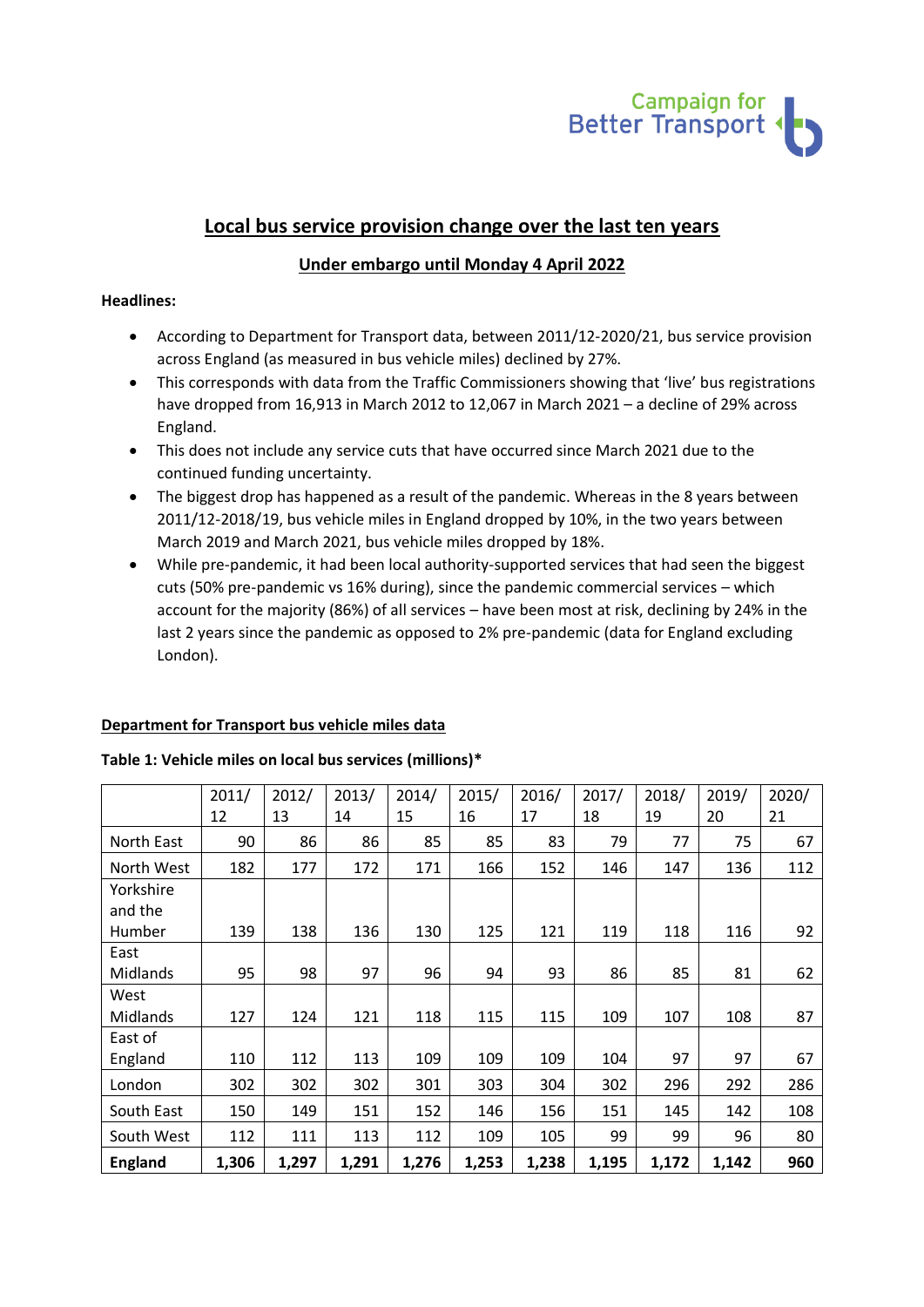**Table 2: Percent change in vehicle miles on local bus services by region\***

| <b>Region</b>            | Last 10 years<br>$(2011/12 -$<br>2020/21) | 8 years pre-<br>pandemic<br>$(2011/12 - 2018/19)$ | <b>Pandemic last 2</b><br>years<br>$(2018/19-2020/21)$ |
|--------------------------|-------------------------------------------|---------------------------------------------------|--------------------------------------------------------|
| North East               | $-26%$                                    | $-15%$                                            | $-13%$                                                 |
| North West               | $-38%$                                    | $-19%$                                            | $-24%$                                                 |
| Yorkshire and the Humber | $-34%$                                    | $-15%$                                            | $-22%$                                                 |
| East Midlands            | $-35%$                                    | $-10%$                                            | $-28%$                                                 |
| West Midlands            | $-32%$                                    | $-15%$                                            | $-19%$                                                 |
| East of England          | $-38%$                                    | $-11%$                                            | $-31%$                                                 |
| London                   | $-5%$                                     | $-2%$                                             | $-3%$                                                  |
| South East               | $-28%$                                    | $-4%$                                             | $-25%$                                                 |
| South West               | $-29%$                                    | $-11%$                                            | $-20%$                                                 |
| <b>England</b>           | $-27%$                                    | $-10%$                                            | $-18%$                                                 |

\* Source: Department for Transport Bus Statistics, Table BUS0206a: Vehicle miles on local bus services by region: Great Britain, annual from 1970, last updated November 2021, available at <https://www.gov.uk/government/statistical-data-sets/bus02-vehicle-distance-travelled>

# **Table 3: Change in local bus vehicle miles, by type of service (England excluding London)\*\***

|                                             | Local authority<br>supported | <b>Commercial</b> |
|---------------------------------------------|------------------------------|-------------------|
| Overall 10 yrs % change 2011/12-2020/21     | -58%                         | -26%              |
| 8 yrs pre-pandemic % change 2011/12-2018/19 | -50%                         | $-2\%$            |
| 2 years % change 2018/19-2020/21            | $-16%$                       | $-24%$            |



\*\* Source: Department for Transport Bus Statistics, Table BUS0205a: Vehicle miles on local bus services by metropolitan area status and country, and service type: Great Britain, last updated November 2021, available at <https://www.gov.uk/government/statistical-data-sets/bus02-vehicle-distance-travelled>